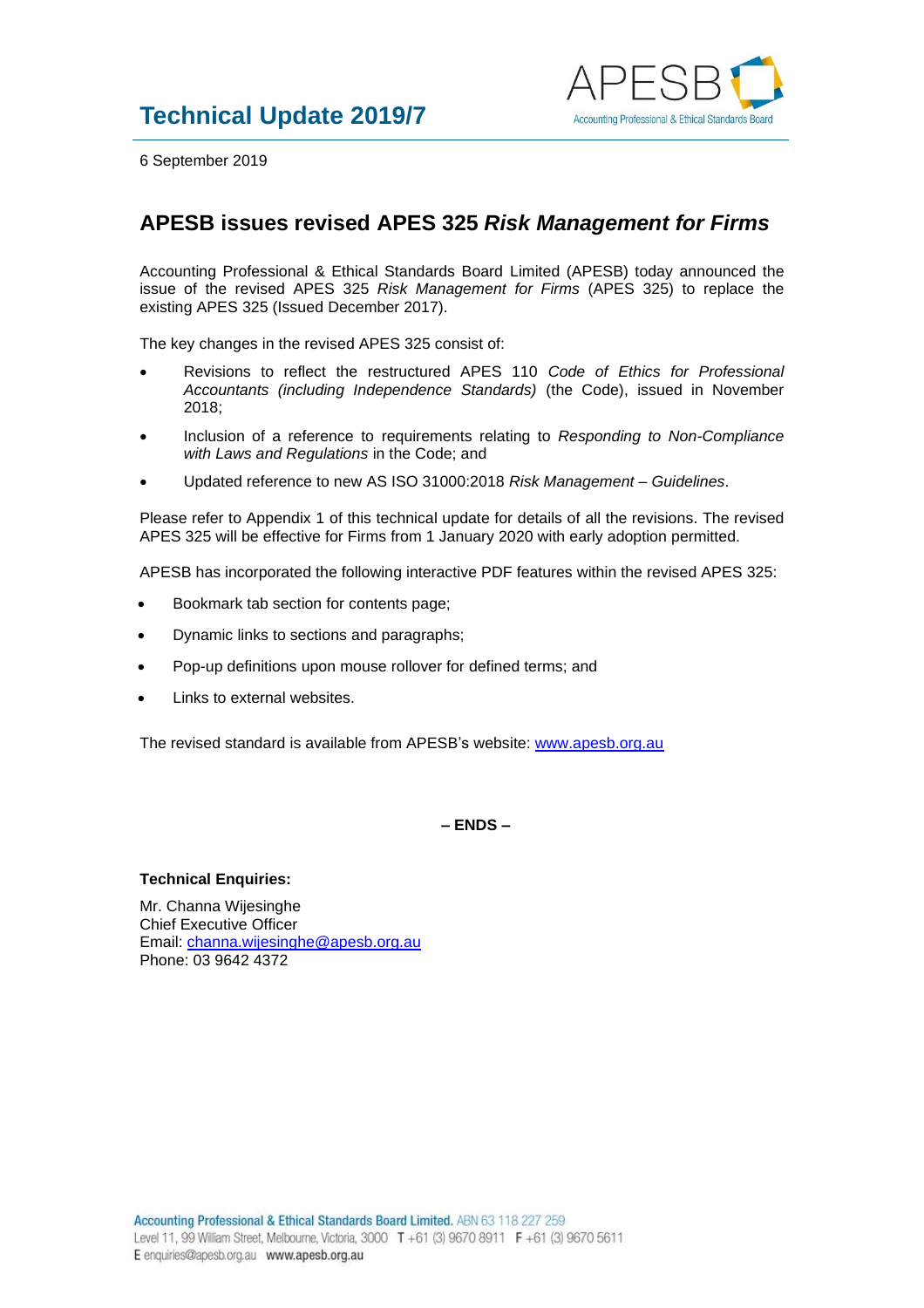## **Appendix 1**

## **Revision to APES 325 (Issued December 2017)**

Accounting Professional & Ethical Standards Board Limited (APESB) has approved the following revisions to APES 325 *Risk Management for Firms* which was originally issued in December 2011 and revised in October 2015 and December 2017.

| Paragraph<br><b>Reference</b> | <b>Revisions</b>                                                                                                                                                                                                                                                                                                                                                                                                                                                                                                                                                                        |
|-------------------------------|-----------------------------------------------------------------------------------------------------------------------------------------------------------------------------------------------------------------------------------------------------------------------------------------------------------------------------------------------------------------------------------------------------------------------------------------------------------------------------------------------------------------------------------------------------------------------------------------|
| 1.2                           | Accounting Professional & Ethical Standards Board Limited (APESB) has<br>revised professional standard APES 325 Risk Management for Firms (the<br>Standard). A Risk Management Framework in compliance with this<br>Standard was required to be established by Firms by 1 January 2013. This<br>Standard supersedes APES 325 issued in December 2011 and revised in<br>October 2015 December 2017, and Firms are required to incorporate<br>appropriate amendments to their Risk Management Frameworks by 1 April<br>2018 January 2020. Earlier adoption of this Standard is permitted. |
| 1.7                           | Members in Public Practice shall be familiar comply with relevant<br>other applicable Professional Standards and be familiar with relevant<br>guidance notes when providing Professional Services. All Members<br>shall comply with the fundamental principles outlined in the Code.                                                                                                                                                                                                                                                                                                    |
| 2                             | Defined terms are shown in the body of the Standard in title case.<br>For the purpose of this Standard:                                                                                                                                                                                                                                                                                                                                                                                                                                                                                 |
| 2                             | Code means APES 110 Code of Ethics for Professional Accountants<br>(including Independence Standards).                                                                                                                                                                                                                                                                                                                                                                                                                                                                                  |
| $\overline{2}$                | <b>Member in Public Practice</b> means a Member, irrespective of functional<br>classification (e.g. for example, audit, tax or consulting) in a Firm that<br>provides Professional Services. This term is also used to refer to a Firm of<br>Members in Public Practice and means a practice entity and a participant in<br>that practice entity as defined by the applicable Professional Body.                                                                                                                                                                                        |
| 2                             | <b>Network</b> means a larger structure:                                                                                                                                                                                                                                                                                                                                                                                                                                                                                                                                                |
|                               | (a) That is aimed at co-operation cooperation; and<br>(b) That is clearly aimed at profit or cost sharing or shares common<br>ownership, control or management, common quality control policies<br>and procedures, common business strategy, the use of a common<br>brand-name, or a significant part of professional resources.                                                                                                                                                                                                                                                        |
| $\overline{2}$                | Professional Activity means an activity requiring accountancy or related<br>skills undertaken by a Member, including accounting, auditing, taxation,<br>management consulting, and financial management.                                                                                                                                                                                                                                                                                                                                                                                |
| $\overline{2}$                | Risk Management means coordinated co-ordinated activities undertaken<br>by a Firm, to direct and control the activities of the Firm with regard to Risk.                                                                                                                                                                                                                                                                                                                                                                                                                                |
| $\overline{2}$                | Risk Management Framework means the foundations <sup>1</sup> and organisational<br>arrangements <sup>2</sup> for designing, implementing, Monitoring, reviewing and<br>continually improving Risk Management throughout the Firm.                                                                                                                                                                                                                                                                                                                                                       |
|                               | Footnotes:                                                                                                                                                                                                                                                                                                                                                                                                                                                                                                                                                                              |
|                               | The foundations include the policy policies, objectives, mandate and<br>1<br>commitment to manage Risk.                                                                                                                                                                                                                                                                                                                                                                                                                                                                                 |
|                               | 2<br>The organisational arrangements include plans, relationships, accountabilities,<br>resources, processes and activities.                                                                                                                                                                                                                                                                                                                                                                                                                                                            |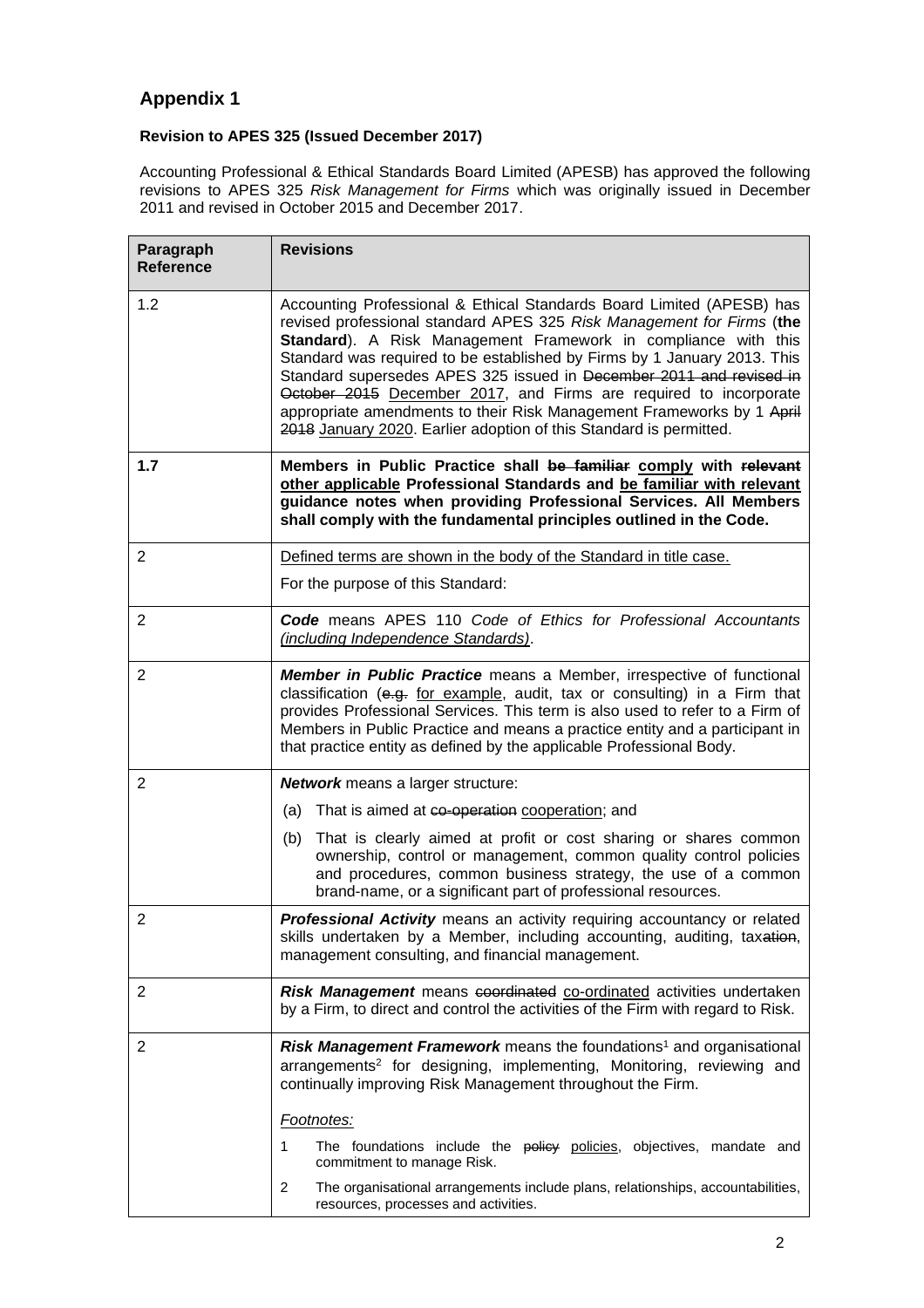| Paragraph<br><b>Reference</b> | <b>Revisions</b>                                                                                                                                                                                                                                                                                                                                                                                                      |
|-------------------------------|-----------------------------------------------------------------------------------------------------------------------------------------------------------------------------------------------------------------------------------------------------------------------------------------------------------------------------------------------------------------------------------------------------------------------|
| 3.1                           | An effective Risk Management Framework should assist a Firm to meet its<br>overarching public interest obligations as well as its business objectives by:                                                                                                                                                                                                                                                             |
|                               | (a)<br>Facilitating business continuity;                                                                                                                                                                                                                                                                                                                                                                              |
|                               | (b)<br>Enabling quality and ethical Professional Services to be rendered<br>provided to Clients; and                                                                                                                                                                                                                                                                                                                  |
|                               | (c)<br>Protecting the reputation and credibility of the Firm.                                                                                                                                                                                                                                                                                                                                                         |
| 3.2                           | The Risk Management Framework should consist of policies designed to<br>achieve the objectives set out in paragraph 3.1 and procedures necessary<br>to implement and monitor compliance with those policies. The Risk<br>Management Framework should be an integral part of the Firm's overall<br>strategic and operational policies and practices procedures and should take<br>account of the Firm's Risk appetite. |
| 4.2                           | The Firm's Risk Management Framework shall include policies and<br>procedures that identify, assess and manage key organisational<br>Risks, which may include:                                                                                                                                                                                                                                                        |
|                               | (a)<br><b>Governance Risks;</b>                                                                                                                                                                                                                                                                                                                                                                                       |
|                               | (b)<br><b>Business continuity Risks (including succession planning);</b>                                                                                                                                                                                                                                                                                                                                              |
|                               | <b>Business Risks;</b><br>(c)                                                                                                                                                                                                                                                                                                                                                                                         |
|                               | (d)<br><b>Financial Risks;</b>                                                                                                                                                                                                                                                                                                                                                                                        |
|                               | (e)<br><b>Regulatory Risks;</b>                                                                                                                                                                                                                                                                                                                                                                                       |
|                               | (f)<br><b>Technology Risks (including cyber security);</b>                                                                                                                                                                                                                                                                                                                                                            |
|                               | (g)<br>Human resources Risks; and                                                                                                                                                                                                                                                                                                                                                                                     |
|                               | (h)<br><b>Stakeholder Risks.</b>                                                                                                                                                                                                                                                                                                                                                                                      |
|                               | Additional Risks specific to the Firm can be identified through the use<br>of other relevant standards or guidance. Firms shall comply with<br>360 Responding to Non-Compliance<br>Section<br><u>with</u><br>Laws<br>and<br><b>Regulations of the Code.</b>                                                                                                                                                           |
| 4.7                           | Firms may refer to the following documents for guidance:                                                                                                                                                                                                                                                                                                                                                              |
|                               | AS/NZS ISO 31000:2009 2018 Risk Management - Principles and<br>gGuidelines which provides useful guidance to develop a framework for<br>Risk Management; and                                                                                                                                                                                                                                                          |
|                               | For sole practitioners and small Firms, Module 7: Risk Management and<br>Module 8: Succession Planning in the Guide to Practice Management<br>for Small- and Medium-Sized Practices issued by the Small and<br>Medium Practices Committee of the International Federation of<br>Accountants.                                                                                                                          |
| 5.1                           | A Firm shall establish a Monitoring process designed to provide<br>reasonable confidence that the Risk Management policies and<br>procedures relating to the Risk Management Framework are relevant,<br>adequate and operating effectively, and that instances of non-<br>compliance with the Firm's Risk Management policies and procedures<br>are detected.                                                         |
| 5.3                           | A Firm's Monitoring process should include the requirements for the Firm:                                                                                                                                                                                                                                                                                                                                             |
|                               | Tto undertake a review of the Firm's Risk Management Framework on<br>(a)<br>a regular basis; and                                                                                                                                                                                                                                                                                                                      |
|                               | Tto designate from within the Firm's leadership a person or persons<br>(b)                                                                                                                                                                                                                                                                                                                                            |